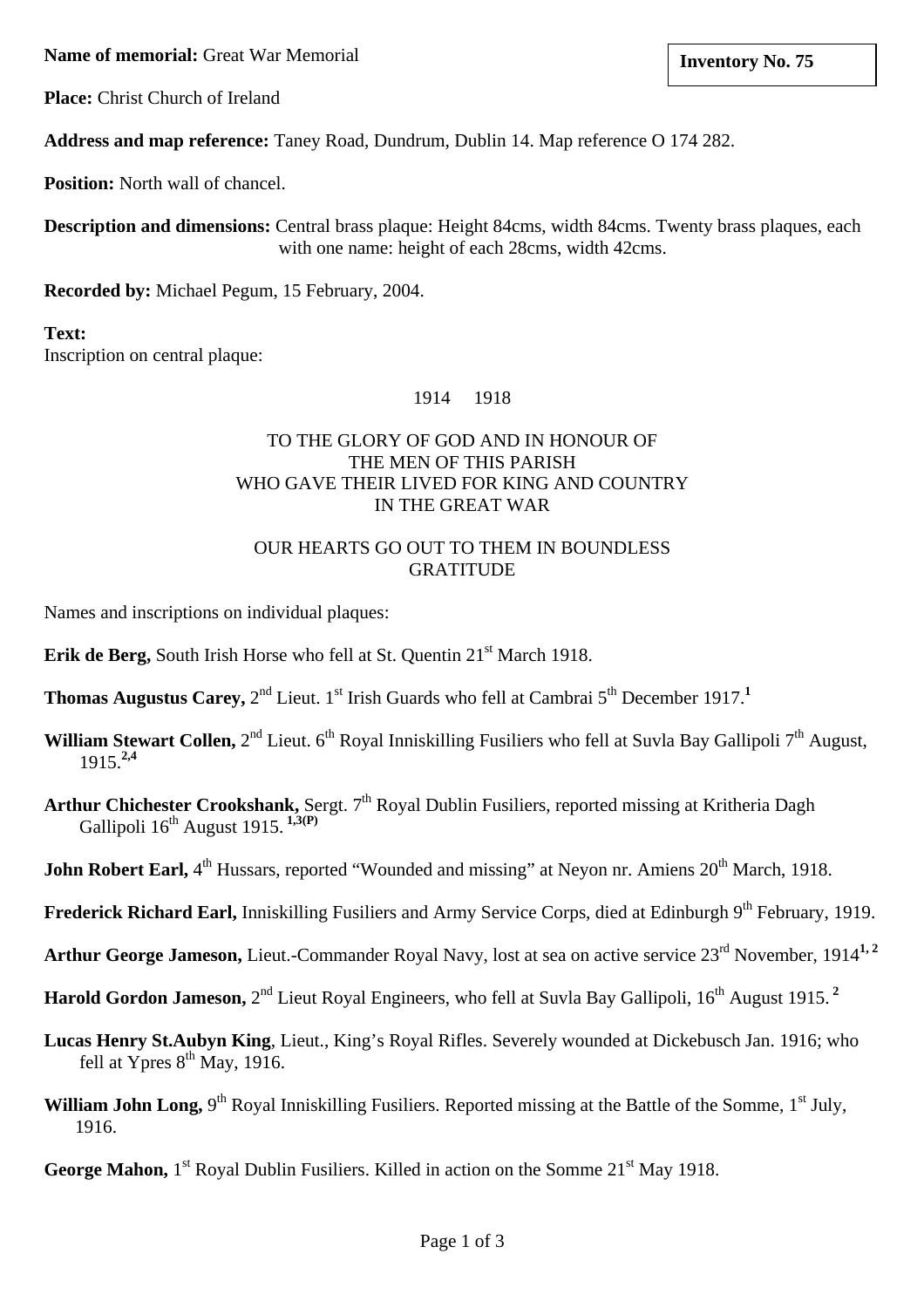- **Henry Chapman Poulter, Captain, 8<sup>th</sup> Royal Dublin Fusiliers, who fell Fontaine les Croiselle 29<sup>th</sup> November,** 1917
- Wilfred Forman Poulter, 2<sup>nd</sup> Lieut. Royal Flying Corps, killed in flight action at Villers Outreaux, 6<sup>th</sup> March 1918.
- **Walter Wrixon de Rossiter,** Captain Royal Canadian Highlanders, died of wounds recd. At Passchendaele 12 October, 1917.

**Thomas Ernest Saunders, Wellington Infantry, New Zealand, who fell at Gallipoli 8<sup>th</sup> June, 1915.** 

**Isaac William Ussher,**  $2^{nd}$  Lieut.  $2^{nd}$ . Royal Irish Regiment, who fell at Mametz Wood  $4^{th}$  July, 1916.<sup>1</sup>

**Francis Stuart Verschoyle,**  $2^{nd}$  Lieut. Royal Engineers who fell at Ypres  $25^{th}$  April, 1915.<sup>1,2</sup>

**William Arthur Verschoyle, Captain Royal Irish Fusiliers, who fell at Arras 11<sup>th</sup> April, 1917.** 

**Perceval St.George Charles Westby, Captain Royal Field Artillery, who fell in the 3<sup>rd</sup> Battle of Ypres 23<sup>rd</sup>** September, 1917.

**Henry Charles Wiseman, 1st** Royal Irish Rifles at the Battle of the Somme 16<sup>th</sup> August, 1916.

#### **Books:**

#### **1 = University of Dublin War List**

Dublin, Hodges Figgis & Co, 1922. (reprint available from [www.naval-military-press.com\)](http://www.naval-military-press.com/).

List of 3,529 members of Trinity College, Dublin, the Dublin University O.T.C., or employees who served in the Great War. List gives date of graduation or entry to the College, ranks with dates appointed, regiments or services, decorations and, if they died, where.

#### **2 = Our Heroes**

 "Photographs with biographical notes of Officers of Irish Regiments and of Irish Officers of British Regiments who have fallen in action or who have been mentioned for good conduct, from August, 1914 to July, 1916."

Dublin, Irish Life, 1916. (reprint available from [www.naval-military-press.com\)](http://www.naval-military-press.com/).

Also includes photos and biographical details of some other ranks (not officers) who died or were decorated.

# **3 = College of St. Columba Roll of Honour 1914 – 1918 (P) = photograph**

Old Columban Society. Dublin, 1920. (reprint available from [www.naval-military-press.com\)](http://www.naval-military-press.com/).

"Nominal roll of Fellows, Masters and past pupils of the College with unit in which served; casualties and decorations are noted." 385 names are listed, including 72 who died, with photos of 58.